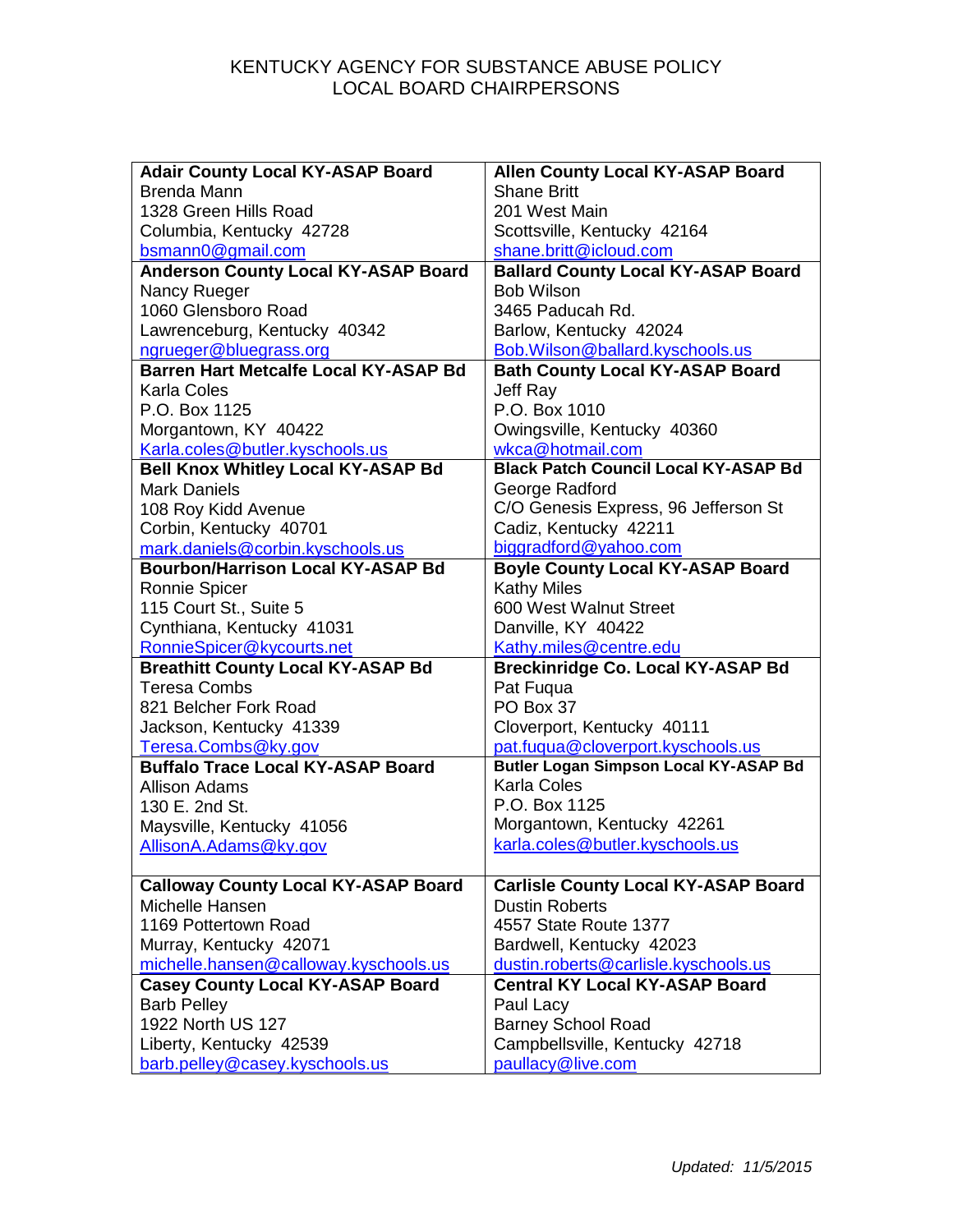| <b>Clark County Local KY-ASAP Board</b>      | Clay/Jackson Local KY-ASAP Board           |
|----------------------------------------------|--------------------------------------------|
| John Lennon                                  | <b>Arlena Centers</b>                      |
| 2745 Boonesboro Road                         | 805 S. Main St. Suite 207                  |
| Winchester, Kentucky 40391                   | Corbin, Kentucky 40703                     |
| john.lennon@clark.kyschools.us               | arlena.centers@ky.gov                      |
| <b>Clinton County Local KY-ASAP Board</b>    | <b>Crittenden County Local KY-ASAP Bd</b>  |
| <b>April Speck</b>                           | Starla Breuer & Ginger Boone               |
| 28 Welcome Center Dr.                        | P.O. Box 433 & PO Box 434                  |
| Albany, Kentucky 42602                       | Marion, Kentucky 42064                     |
| april.speck@clinton.kyschools.us             | starla.breuer@ky.gov &                     |
|                                              | gingerboone@kycourts.net                   |
| <b>Cumberland County Local KY-ASAP Bd</b>    | <b>Daviess County Local KY-ASAP Board</b>  |
| Margenia Keeton                              | Jeff Roby                                  |
| P.O. Box 420 353 N. Main St.                 | 222 East 9th Street                        |
| Burkesville, Kentucky 42717                  | Owensboro, Kentucky 42303                  |
| margenia.keeton@cumberland.kyschools.us      | robyjl@owensboro.org                       |
| <b>Edmonson County Local KY-ASAP Bd</b>      | <b>Estill/Powell Local KY-ASAP Bd</b>      |
| Lisa Whobrey                                 | <b>Courtney Barnes</b>                     |
| 191 West Center Street                       | P.O. Box 115                               |
| Brownsville, Kentucky 42210                  | Irvine, Kentucky 40336                     |
| lisa.whobrey@edmonson.kyschools.us           | courtney.barnes@ky.gov                     |
| <b>Fayette County Local KY-ASAP Board</b>    | Floyd/Pike Local KY-ASAP Board             |
| Larry Johnson                                | <b>Rosalind Stanley</b>                    |
| 101 East Vine Street, Suite 100              | 316 S Mayo Trail                           |
| Lexington, Kentucky 40507                    | Pikeville, Kentucky 41501                  |
| ljohnson@lexingtonky.org                     | rosalind.stanley@pike.kyschools.us         |
| <b>Franklin County Local KY-ASAP Board</b>   | <b>Fulton-Hickman Local KY-ASAP Board</b>  |
| David Boggs                                  | <b>Vickie Batts</b>                        |
| 650 Kennedy Road                             | 416 McMorris Street                        |
| Lexington, Kentucky 40511                    | Clinton, Kentucky 42031                    |
| dboggs@owlinc.net                            | vickie.batts@hickman.kyschools.us          |
| <b>Garrard County Local KY-ASAP Board</b>    | <b>Graves County Local KY-ASAP Board</b>   |
| Marcia Hodge                                 | Noel Coplen                                |
| 89 Farra Drive                               | 416 Central Ave                            |
| Lancaster, Kentucky 40444                    | Mayfield, Kentucky 42066                   |
| MarciaA.Hodge@ky.gov                         | noelt.coplen@ky.gov                        |
| <b>Grayson Meade Hardin Local KY-ASAP Bd</b> | <b>Green County Local KY-ASAP Board</b>    |
| <b>Bryce Shumate</b>                         | <b>Marla Durrett</b>                       |
| 220 Freedoms Way                             | <b>Main Street</b>                         |
| Radcliff, Kentucky 40160                     | Greensburg, Kentucky 42743                 |
| rpd939@gmail.com                             | madurrett@forchtbank.com                   |
| <b>Hancock County Local KY-ASAP Board</b>    | <b>Heartland Trail Local KY-ASAP Board</b> |
| <b>Thomas Myers</b>                          | Sheila Hourigan                            |
| 715 Great Country Estates Rd.                | P.O Box 222                                |
| Hawesville, Kentucky 42348                   | Springfield, Kentucky 40069                |
| tsmyershaw@aol.com                           | houseofhope_springfield@yahoo.com          |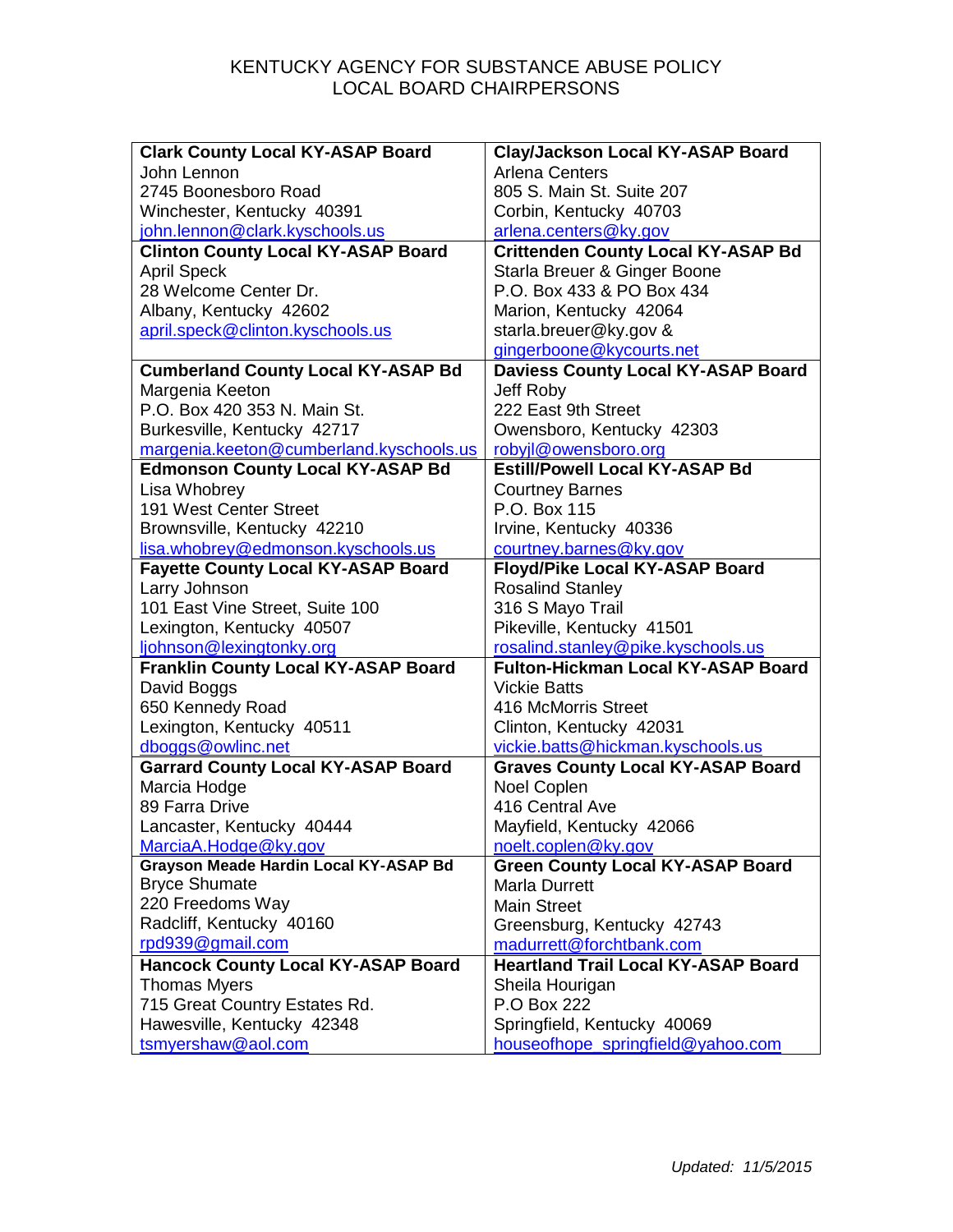| <b>Henderson County Local KY-ASAP Bd</b>   | <b>Henry County Local KY-ASAP Board</b> |
|--------------------------------------------|-----------------------------------------|
| Shawna O Evans                             | Pam Dingman                             |
| 2424 Zion Road                             | 3579 Drennon Road                       |
| Henderson, Kentucky 42420                  | Campbellsburg, Kentucky 40011           |
| shawna.evans@henderson.kyschools.us        | Pondlady_I@yahoo.com                    |
| <b>Hopkins County Local KY-ASAP Board</b>  | Jessamine County Local KY-ASAP Bd       |
| Mike Duncan                                | Patricia Rhorer                         |
| 56 North Main St.                          | 117 South Main Street Suite 200         |
| Madisonville, Kentucky 42431               | Nicholasville, Kentucky 40356           |
| mike.duncan@ky.gov                         | PatriciaRhorer@kycourts.net             |
| <b>Johnson/Martin Local KY-ASAP Board</b>  | Knott County Local KY-ASAP Board        |
| <b>Connie Meek</b>                         | Glenda Shrum                            |
| 680 James Trimble Blyd                     | P.O. Box 438                            |
| Paintsville, Kentucky 41601                | Hindman, Kentucky 41822                 |
| connie.meek@ky.gov                         | glendashrum@kycourts.net                |
| <b>LaRue County Local KY-ASAP Board</b>    | <b>Laurel County Local KY-ASAP Bd</b>   |
| Machelle Durham                            | <b>Brandi Gilley</b>                    |
| 2101 Lincoln Farm Rd.                      | 525 Whitley Street                      |
| Hodgenville, Kentucky 42748                | London, Kentucky 40741                  |
| machelle.durham@larue.kyschools.us         | BrandiN.Gilley@ky.gov                   |
| <b>Lawrence County Local KY-ASAP Board</b> | Lee County Local KY-ASAP Board          |
| Sheila Kensinger                           | <b>Glenna Cummins</b>                   |
| 114 N. Vinson Ave                          | P. O. Box 373                           |
| Louisa, Kentucky 41230                     | Beattyville, Kentucky 41311             |
| skensinger_99@yahoo.com                    | glenna.cummins@lee.kyschools.us         |
| <b>Leslie County Local KY-ASAP Board</b>   | Letcher County Local KY-ASAP Board      |
| Leroy Lewis                                | Danny Webb                              |
| PO Box 11                                  | 6 Broadway                              |
| Hyden, Kentucky 41749                      | Whitesburg, Kentucky 41858              |
| lewisl5000@yahoo.com                       | sheriffwebb@letcherso.com               |
| <b>Lincoln County Local KY-ASAP Board</b>  | <b>Madison County Local KY-ASAP Bd</b>  |
| David Hendrickson                          | Jerian Petry                            |
| 4430 KY Highway 39 South                   | 162 General Cleburne Drive              |
| Crab Orchard, Kentucky 40419               | Richmond, Kentucky 40475                |
| jlmarket@bellsouth.net                     | jerian petry@yahoo.com                  |
| <b>Magoffin County Local KY-ASAP Board</b> | <b>Marshall County Local KY-ASAP Bd</b> |
| Jerri Conley                               | <b>Wendy Baxter</b>                     |
| P.O. Box 89                                | 1101 Main Street                        |
| Salyersville, Kentucky 41465               | Benton, Kentucky 42025                  |
| jerri.conley@ky.gov                        | Wendy.baxter@marshallcountyky.gov       |
| <b>McCracken County Local KY-ASAP Bd</b>   | <b>McCreary County Local KY-ASAP Bd</b> |
| Monique Zuber                              | Amy Singleton                           |
| 333 Broadway                               | P.O. Box 278                            |
| Paducah, Kentucky 42001                    | Whitley City, Kentucky 42633            |
| monique@unitedwaypaducah.org               | amy.singleton@uky.edu                   |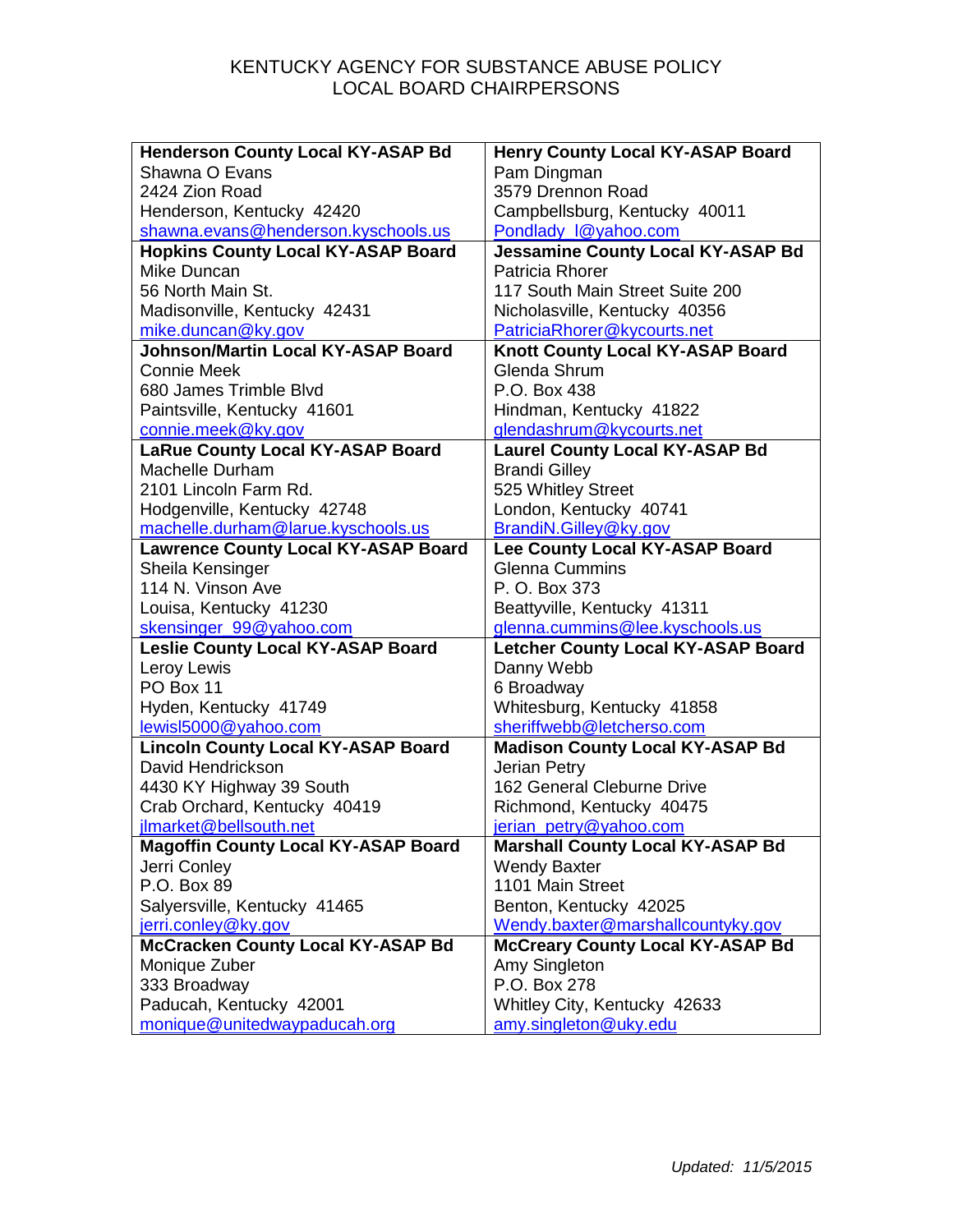| <b>McLean County Local KY-ASAP Board</b>                      | <b>Menifee County Local KY-ASAP Board</b>                            |
|---------------------------------------------------------------|----------------------------------------------------------------------|
| <b>Beth Smith</b>                                             | Melanie Golden                                                       |
| 7425 Hwy 136 E                                                | 57 Indian Creek Road                                                 |
| Calhoun, Kentucky 42327                                       | Frenchburg, Kentucky 40322                                           |
| beths_tranquil@yahoo.com                                      | melanie.golden@menifee.kyschools.us                                  |
| <b>Mercer County Local KY-ASAP Board</b>                      | <b>Monroe County Local KY-ASAP Board</b>                             |
| David Warner                                                  | Amy Hutchinson                                                       |
| 3061 Perryville Road                                          | 160 Old Mulkey Road / P.O. Box 903                                   |
| Harrodsburg, Kentucky 40330                                   | Tompkinsville, Kentucky 42167                                        |
| david.warner@gapac.com                                        | amy.hutchinson@monroe.kyschools.us                                   |
| <b>Montgomery County Local KY-ASAP Bd</b>                     | <b>Morgan County Local KY-ASAP Board</b>                             |
| Aryn Bohannon                                                 | Jamie Brunk                                                          |
| 117 Civic Center                                              | 865 Main Street                                                      |
| Mt. Sterling, Kentucky 40353                                  | West Liberty, Kentucky 41472                                         |
| arynn.bohannon@ky.gov                                         | kybrunk@mrtc.com                                                     |
| <b>Nicholas County Local KY-ASAP Board</b>                    | <b>Northern KY Local KY-ASAP Board</b>                               |
| Mike Pryor                                                    | Stephanie Vogel                                                      |
| P.O. Box 167                                                  | 2388 Grandview                                                       |
| Carlisle, Kentucky 40311                                      | Ft. Mitchell, Kentucky 41017                                         |
| judgeex@qx.net                                                | stephanie.voel@nkyhealth.org                                         |
| <b>Ohio County Local KY-ASAP Board</b>                        | <b>Owsley County Local KY-ASAP Board</b>                             |
| Michelle Hickerson                                            | <b>Cale Turner</b>                                                   |
| 126 Spinks                                                    | <b>PO Box 749</b>                                                    |
| Hartford, Kentucky 42347                                      | Booneville, Kentucky 41314                                           |
| mhickerson@ohiocountyhospital.com                             | caleturner@yahoo.com                                                 |
| Pennyrile Local KY-ASAP Board                                 | Perry County Local KY-ASAP Board                                     |
| <b>Sarah Evans</b>                                            | <b>Charles Turner</b>                                                |
| 205 Airport Road                                              | 133 River Road                                                       |
| Elkton, Kentucky 42220                                        | Hazard, Kentucky 41701                                               |
| sarah.evans@todd.kyschools.us                                 | kblue2@hotmail.com                                                   |
| <b>Pulaski County Local KY-ASAP Board</b>                     | <b>Region 6 Local KY-ASAP Board</b>                                  |
| <b>Jeff Brickley</b>                                          | <b>Charlie Baker</b>                                                 |
| 800 Monticello Road                                           | 1630 Windsor Place                                                   |
| Somerset, Kentucky 42501                                      | Louisville, Kentucky 40204                                           |
| jeff.brickley@kctcs.edu                                       | cedbaker2@gmail.com                                                  |
| Rockcastle County Local KY-ASAP Bd                            | <b>Rowan County Local KY-ASAP Board</b><br>Marilyn Slone             |
| Morgan Bray<br>PO Box 1310                                    | 700 West Main Street                                                 |
|                                                               | Morehead, Kentucky 40351                                             |
| Mount Vernon, Kentucky 40456                                  |                                                                      |
| m.bray@rhrcc.org<br><b>Russell County Local KY-ASAP Board</b> | marilynslone@kycourts.net<br><b>Scott County Local KY-ASAP Board</b> |
| <b>Ted Beckmann</b>                                           | <b>Scott Turner</b>                                                  |
| <b>PO Box 260</b>                                             |                                                                      |
|                                                               | 1300 Long Lick Pike                                                  |
| Jamestown, Kentucky 42629<br>tedbeckmann@duo-county.com       | Gerogetown, Kentucky 40324<br>scott.turner@scott.kyschools.us        |
|                                                               |                                                                      |